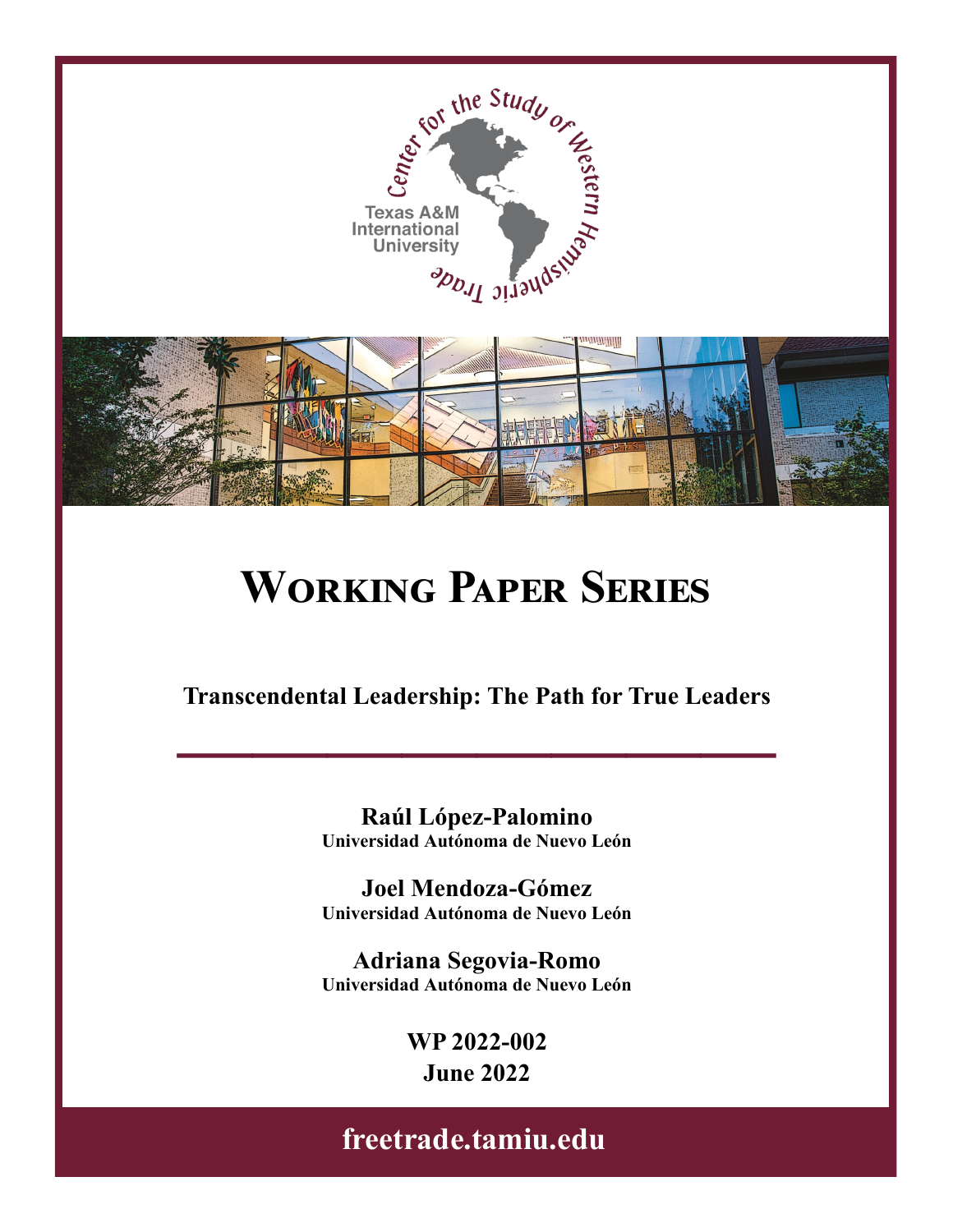**The responsibility for views expressed, and accuracy of facts given are those of the authors. Such opinions do not necessarily reflect the position of Texas A&M International University, the A.R. Sanchez, Jr. School of Business, or the Center for the Study of Western Hemispheric Trade.**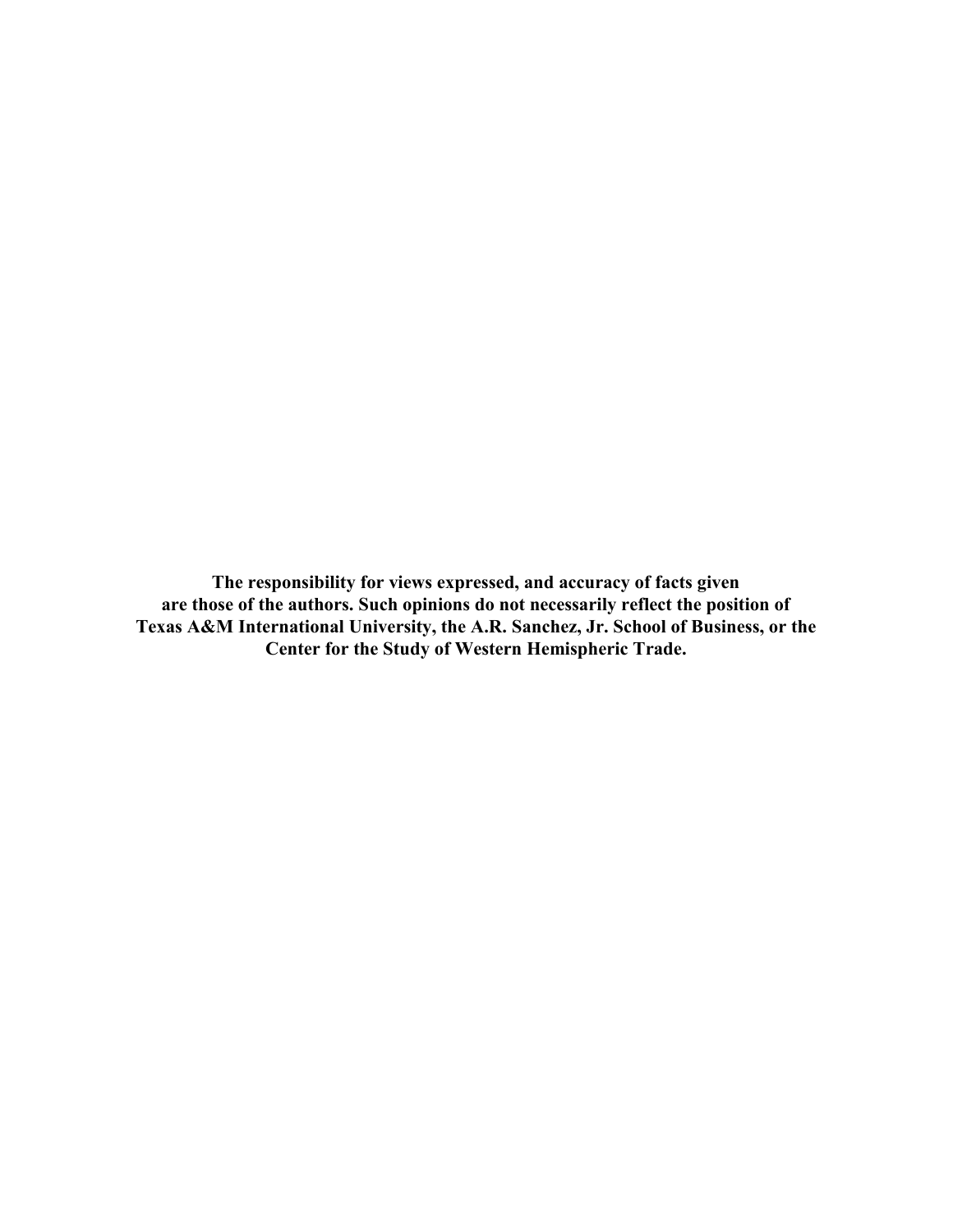# **Transcendental Leadership: The Path for True Leaders**

### Raúl López-Palomino<sup>1</sup>

Facultad de Contaduría Pública y Administración, Centro de Desarrollo Empresarial y Posgrado de FACPYA, Universidad Autónoma de Nuevo León, San Nicolás de los Garza, Nuevo León, México

## Joel Mendoza-Gómez

Facultad de Contaduría Pública y Administración, Centro de Desarrollo Empresarial y Posgrado de FACPYA, Universidad Autónoma de Nuevo León, San Nicolás de los Garza, Nuevo León, México

### Adriana Segovia-Romo

Facultad de Contaduría Pública y Administración, Centro de Desarrollo Empresarial y Posgrado de FACPYA, Universidad Autónoma de Nuevo León, San Nicolás de los Garza, Nuevo León, México

*This paper presents the development of transcendental leadership theory and a pilot group test. The focus of this research is to study the constructs of leadership identity, followership, leader/follower relationship, leadership educational process, and organizational context in relation to transcendental leadership. We validated the dimensions of the constructs of the research cause-effect model with qualified experts in the field of leadership, using their feedback to adjust the measurement instruments and survey perspective. Additionally, content validity was made through content analysis of an extant literature review and content expert item analysis. We established preliminary construct validity and reliability based on the confirmatory factor analysis of pre-test data from the pilot group using a questionnaire for transcendental leadership in the workplace. The final transcendental leadership scale (based on a 7-point Likert scale) showed robust preliminary explicit theoretical grounding, suggesting that the initial conceptualization of the cause-effect model was positively related, and its measurement was comprehensive. The preliminary results of the pilot group revealed that creating a positive work environment is essential to developing future leaders at all levels. The study will be implemented in a sample of Mexican industries in the private sector located in the state of Nuevo Leon, Mexico. Contributions of the present research on transcendental leadership are discussed in the concluding section.*

*Keywords: Transcendental leadership, leader identity, followership, effective leadership*

# **I. Introduction**

New ways and approaches in leadership are emerging to face the challenges of our actual human communities and organizations. As cited by Avolio, Walumbwa, and Weber (2009, 422): "Leadership is no longer simply described as an individual characteristic or difference, but rather is depicted in various models as dyadic, shared, relational, strategic, global and a complex social dynamic."

<sup>&</sup>lt;sup>1</sup> Address correspondence to Raúl López-Palomino, Facultad de Contaduría Pública y Administración, Centro de Desarrollo Empresarial y Posgrado de FACPYA, Universidad Autónoma de Nuevo León, Av. Universidad S/N Cd. Universidad, 66455, San Nicolás de los Garza, Nuevo León, México. Email: [raul.lopez.longyoung@gmail.com](mailto:raul.lopez.longyoung@gmail.com)